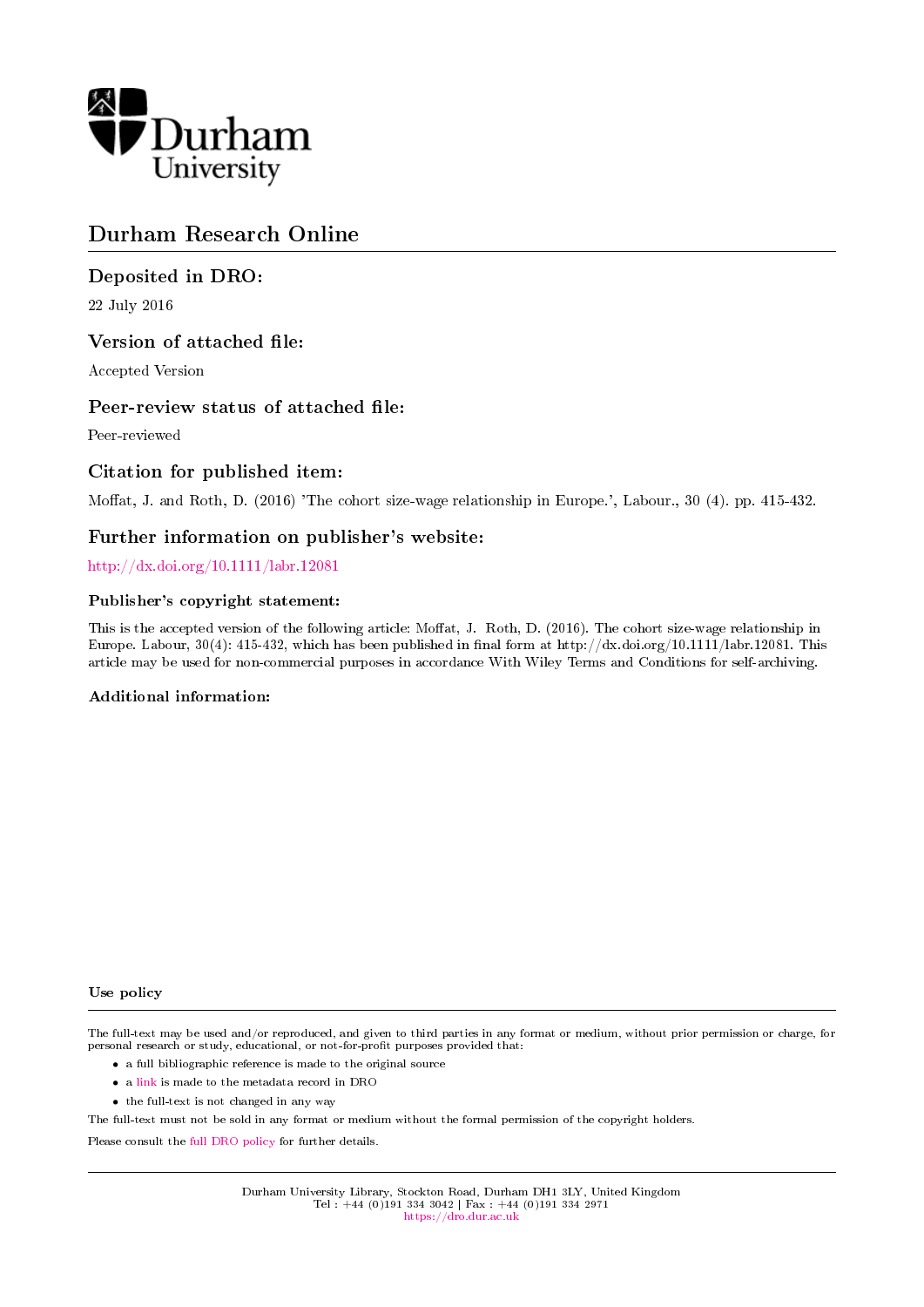## **The cohort size-wage relationship in Europe**

John Moffat (Durham University)\* Duncan Roth (Institute for Employment Research) +

### *Abstract*

This paper estimates the impact of cohort size on wages using data on young males in European regions covering 2004-2010. The effect of cohort size on wages is identified through an instrumental variables strategy which, in contrast to previous analyses of European data, addresses self-selection into geographical areas as well as into educational groups. The results suggest that cohort size has a significant negative effect on male wages for individuals with secondary education – the largest group – but not for individuals with less than secondary education or tertiary education. This effect is underestimated if self-selection into geographical areas is not addressed.

JEL classification J10, J21, J31, R23

Keywords Cohort size; wages; causal effect; instrumental variables; EU-SILC

\*John Moffat, Durham University, Department of Economics and Finance

<sup>+</sup>Duncan Roth, Institute for Employment Research Tel: 0049-(0)211-4306108, Email:duncan.roth@iab.de

The authors would like to thank Eckhardt Bode, Bernd Hayo, Michael Kirk and Christian Traxler, as well as the participants of the MACIE brownbag seminar, the MAGKS seminar, the 2012 Dutch Demographic Day, the 2013 Alpine Population Conference, the 2013 Congress of the European Association of Labour Economists  $(EALE)$ , the 2013 Congress of the European Regional Science Association (ERSA) and the  $8<sup>th</sup>$  European Workshop on Labour Markets and Demographic Change for valuable comments. This paper uses data from the European Union Statistics on Income and Living Conditions (EU-SILC). The results and conclusions are those of the authors and not those of Eurostat, the European Commission or any of the national statistical authorities whose data have been used.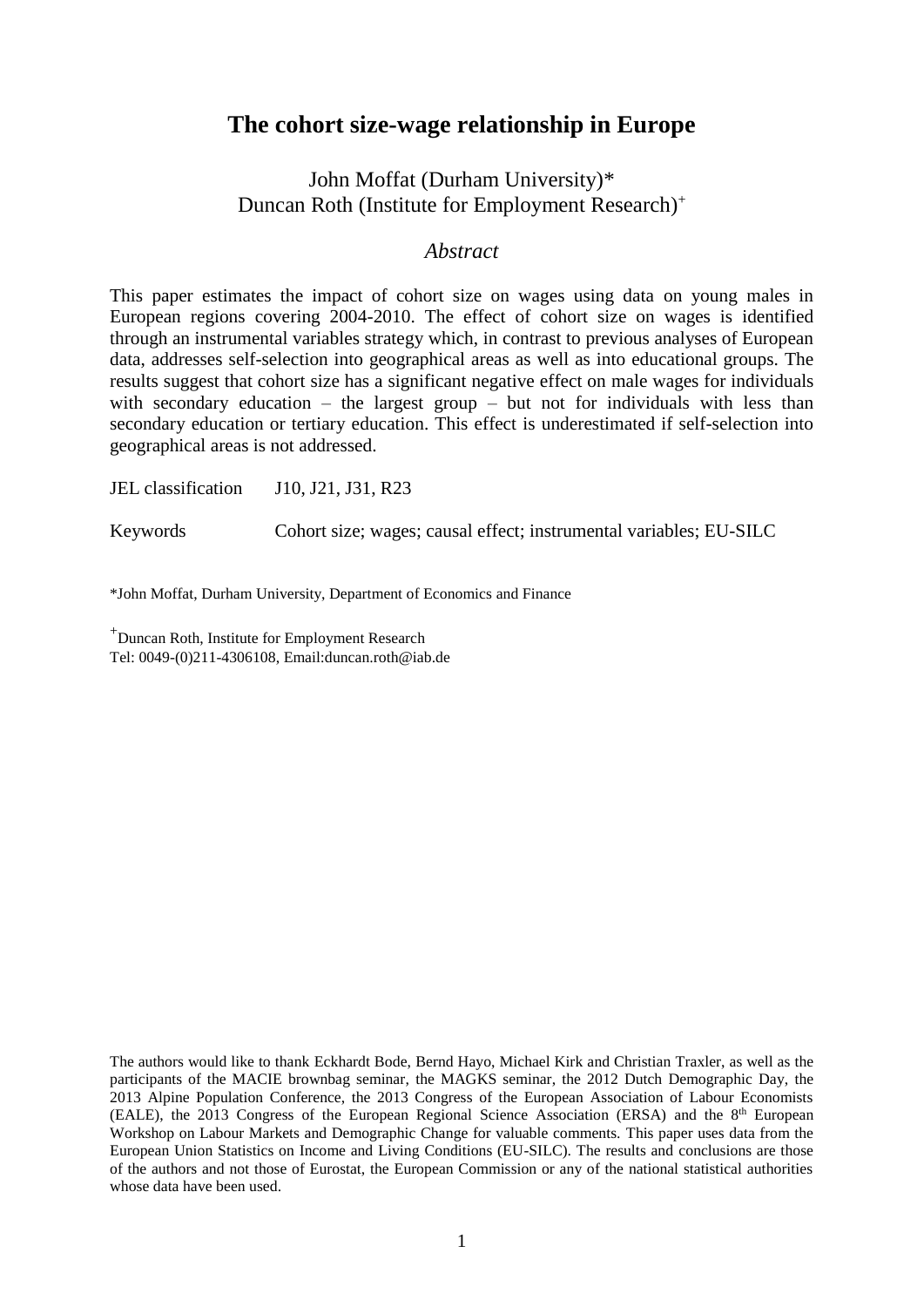## **1 Introduction**

The demographic and educational composition of the European Union (EU) is changing. While the working-age population share is forecast to fall by 2030 (European Commission, 2014), among the population of working age, older groups will see a far smaller fall in population share than younger groups. At the same time, if current trends continue (Eurostat, 2015), the population of the EU will become better educated. In this paper, we provide evidence on the impact of changes in the experience and education profile of the labour force on the wages of men at the start of their career.

The analysis of the effects of cohort size  $-$  i.e. the relative size of a group of individuals sharing similar characteristics (such as gender, age/experience and/or education) – on labour market outcomes was initially driven by a desire to understand the economic consequences of the entry of large cohorts of young workers into the US labour market (known as the baby boom cohorts) in the late 1960s. The literature has since been dominated by US research – a survey of which is provided by Korenman and Neumark (2000). One question which has been the focus of much research is whether cohort size has a negative impact on wages. To address this question, the early literature proposed a production function with workers of different age or experience representing distinct factors of production (Freeman, 1979; Welch, 1979; Berger, 1983; Connelly, 1986; Stapleton and Young, 1988; and more recently Brunello, 2010). While the proposed models differ with respect to whether they allow for substitution across education, a common assumption is that within each educational group, workers of different age/experience are only imperfectly substitutable. Welch (1979) motivates the assumption of imperfect substitutability across experience levels by proposing a career-phase model in which differently experienced workers perform different tasks.

In a perfectly competitive economy in which factors of production are paid their marginal product, diminishing marginal productivity implies that an increase in the quantity of a specific production factor will reduce its returns. If workers with different levels of experience within a specific educational group are only imperfectly substitutable, an increase in the size of a specific experience-education group will affect mainly the wages of workers in this group. This is shown formally by Card and Lemieux (2001) and Brunello (2010). A large amount of North American empirical research (e.g. Freeman, 1979; Welch, 1979; Leveson *et al.*, 1980; Alsalam, 1985; Berger, 1983; Berger, 1985; Dooley, 1986; Sapozhnikov and Triest 2007; Morin, 2015) has provided evidence in favour of the hypothesis that increases in the size of an experience-education group (i.e. cohort size) reduces wages.

However, Fertig and Schmidt (2003) point out that the effect of an increase in cohort size on wages is less clear in economies in which wages are rigid or the outcome of a bargaining process between employer associations and unions: if wages are rigid, changes in cohort size are likely to cause changes in experience-education-specific (un-)employment rates rather than wages; if they are the result of a bargaining process, a large cohort size has greater bargaining power which could mitigate the previously discussed negative effects of cohort size on wages. More formally, Michaelis and Debus (2011) specify a model in which output is produced by old and young workers and where age-specific wages and unemployment rates are determined by interaction between unions and firms in a right-to-manage framework. Their model suggests that changes in the size of age groups will usually lead to adjustment in age-specific wages, but when changes in the population structure also affect the weights that unions attach to the preferences of both groups, adjustment will take place through changes to age-specific unemployment. Once the framework of analysis is not restricted to a perfectly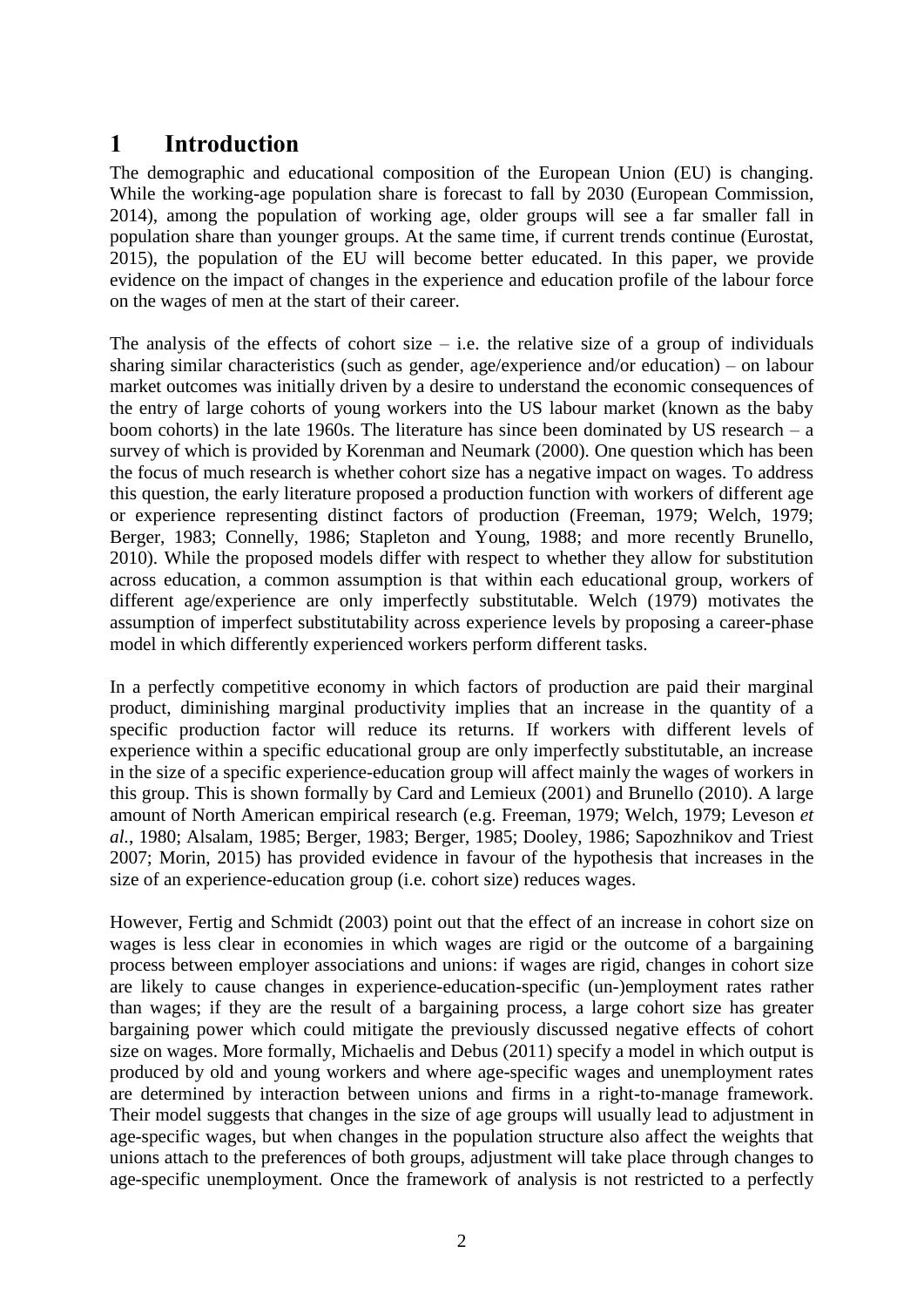competitive set-up, the effects of changes in cohort size on wages are consequently ex ante uncertain.

Another question that has been addressed in the literature is whether the effect of cohort size on wages differs across educational groups. Stapleton and Young's (1988) "diminishing substitutability hypothesis" proposes that substitutability across experience decreases with a worker's level of education. Building on Welch's (1979) career phase model, they argue that transition through the different career stages is more rapid for workers with less education as less training is required to perform the transition. Consequently, tasks of differently experienced workers are less differentiated for lower levels of education and workers are more easily substitutable across experience levels. In line with the "diminishing substitutability hypothesis", many studies (e.g. Welch, 1979; Leveson, 1980; Alsalam, 1985; Brunello, 2010) find that the effects of changes in cohort size are more pronounced for the highly educated.

Our focus is on individuals at the beginning of their careers. It is therefore important to note that some studies suggest that depressed earnings are only a temporary phenomenon (e.g. Welch, 1979) as workers in larger cohorts experience faster earnings growth, while others (e.g. Berger, 1985) suggest that cohort size has a permanently depressing effect on wages. By contrast, Berger (1989) finds that large cohorts have initially higher earnings but that, over time, their earnings fall below those of smaller cohorts. He argues that due to "diminishing substitutability", individuals in large cohorts have less of an incentive to accumulate human capital than those in small cohorts. Larger cohorts therefore have higher wages than smaller cohorts when they are young but lower wages when they get older.

There is relatively little evidence on cohort size effects on wages in Europe. Wright (1991), using UK data covering the period 1973-1982, finds that cohort size is negatively associated with wages for males with intermediate and higher qualifications with larger effects for the more educated group. However, these effects are only temporary, lasting for five years after assumed labour market entry for the intermediate qualifications group and 11 years for the high qualifications group. Also for the UK, Nickell (1993) finds a negative effect of cohort size on the relative earnings of young men using time series data covering 1961-1989. Mosca (2009), using Italian data for male workers from the European Community Household Panel (ECHP), obtains results that also support the negative relationship between cohort size and earnings. Opposing results are obtained in two papers that use Swedish data. Klevmarken (1993), using three waves (1984, 1986, 1988) of the Swedish Household Market and Nonmarket Activities (HUS) data set, regresses average hourly male earnings by age group on a measure of age-specific relative cohort size and interactions with educational indicator variables and age and finds that none of the cohort size-related variables are significant. Dahlberg and Nahlum (2003) use longitudinal data from various registers and find that cohort size has a positive and significant effect on male wages which exists, to different extents, across gender and education groupings.<sup>1</sup> More recently, Brunello  $(2010)$  provides an analysis of the cohort size-earnings relationship using ECHP comprising data for the period 1995-2001 from 11 countries. Instrumental variables (IV) estimation using age-specific cohort size as an instrument shows that cohort size depresses wages and does so to a larger extent for more educated individuals.

Interpreting the results of previous empirical studies is complicated by the potential endogeneity of the cohort size variable. Most of the recent literature has acknowledged that

1

<sup>&</sup>lt;sup>1</sup> Dahlberg and Nahum (2003) use birth rates as a proxy for cohort size which means that their estimates are not direct estimates of the impact of cohort size on wages.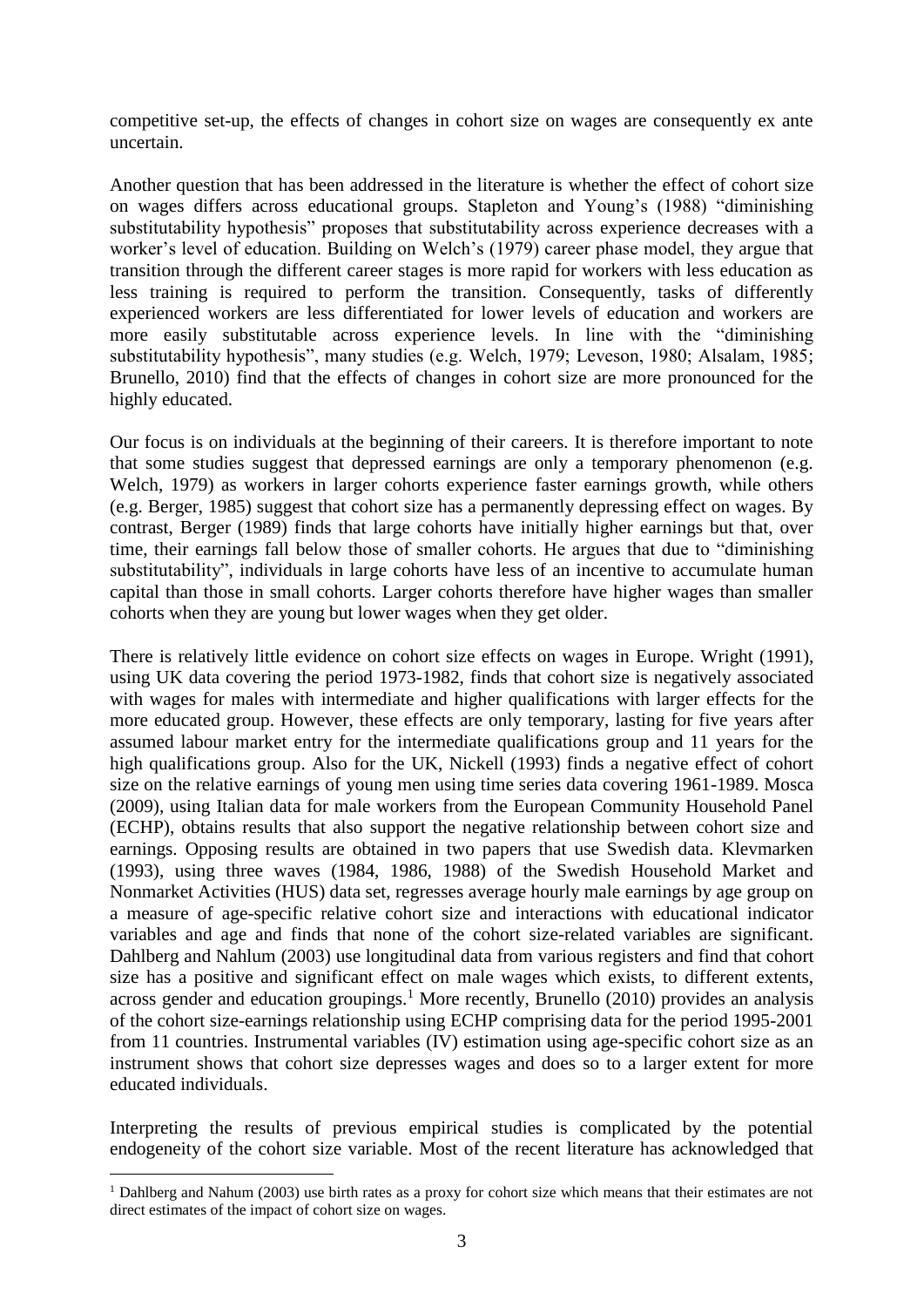cohort size is endogenous due to self-selection into educational groups through gaining qualifications. By contrast, self-selection into geographical areas through migration to highwage areas remains unaddressed in cross-country European studies. Such an omission may be important due to the existence of free movement of individuals within the European Union (EU). One of the main contributions of this paper is therefore the use of an IV strategy that addresses this issue. Another contribution is the use of the Nomenclature of Territorial Units in Statistics (NUTS) region rather than the country as the spatial unit. This is advantageous as it provides greater variation in the measure of cohort size that facilitates the identification of the cohort size effect. Moreover, labour market regions have been constructed empirically on the basis of observed commuting patterns for several European countries (e.g. Eckey *et al.*, 2006). These entities are generally delineated at a sub-national level and, while a comparable system is not available for the whole of Europe, NUTS 1 regions should provide a better approximation than countries to actual labour markets.

The next section provides a description of the data set, the empirical specification and the identification strategy. The results are presented and discussed in the third section. The final section concludes.

## **2 Estimation**

### *2.1 Data*

The data are taken from various releases of the European Union Statistics on Income and Living Conditions (EU-SILC) survey which consists of cross-sectional and time-series data at the individual and household level for a large number of European countries.<sup>2</sup> Different features of EU-SILC are described in Iacovou *et al.* (2012) and in Berger and Schaffner (2015). The primary purpose of this survey, which is the successor to ECHP, is to provide information on the distribution of income and social exclusion in Europe. However, EU-SILC also contains several variables related to labour market outcomes, which in combination with the range of individual-level data makes it a suitable dataset for our purposes. Sampling weights are provided to account for the fact that the data does not constitute a random sample.

In contrast to ECHP, EU-SILC is a rolling panel, so individuals are not observed throughout their working life, but are followed for a maximum of 4 years in most countries. For a specific country and year, individual observations are grouped into sub-samples called *rotational groups*. In most countries, there are four rotational groups per year (there are 9 per year in France, 8 per year in Norway and 1 per year in Luxembourg). A typical longitudinal release covers four years, but will not contain data from all rotational groups. Instead, one rotational group is followed for four years, a second for three years and a third for two years (see Berger and Schaffner, 2015 for an illustration of this structure). Appending observations from different releases therefore allows an increase in the total sample size: starting from the 2011 release, which covers the years 2008-2011, we use the 2010 release to add observations from a new rotational group for the years 2007-2010 for each available country. We continue adding observations in this way back to the 2005 release, resulting in a final dataset that spans the years 2004-2011.<sup>3</sup>

<sup>1</sup> <sup>2</sup> Data from the following longitudinal releases is used: 2005-1 from 15-09-2007, version 2006-2 from 01-03- 2009, 2007-5 from 01-08-2011, 2008-4 from 01-03-2012, 2009-3 from 01-08-2012, 2010-3 from 01-08-2013 and 2011-1 from 01-08-2013.

<sup>&</sup>lt;sup>3</sup> Notice that not all countries provide observations for the whole period.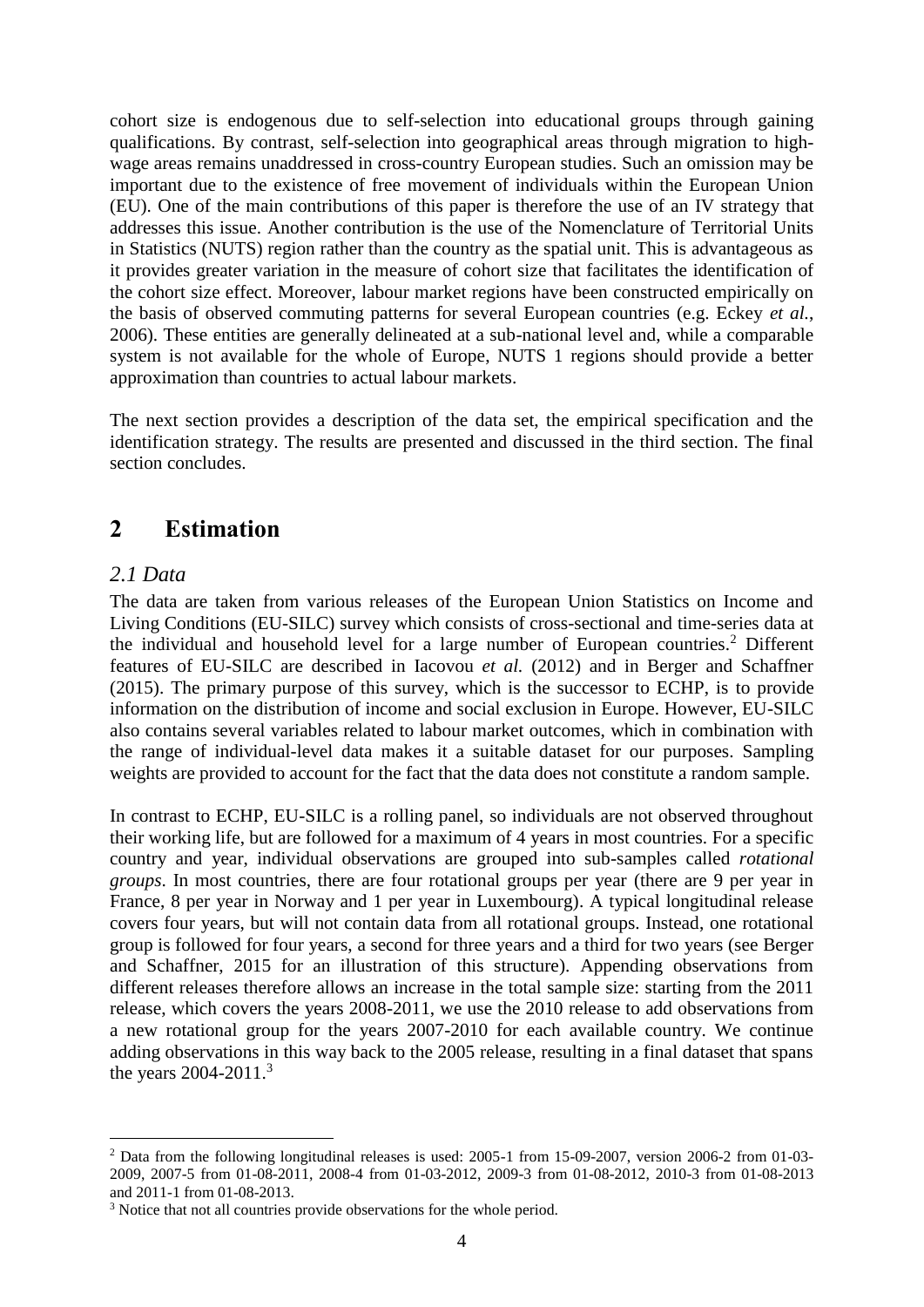This procedure makes it necessary to scale down the sampling weights since these are constructed on the basis of the number of rotational groups in a release (for each country-year combination). To assess the quality of the weights we estimate the size of the population in each region-year-age cell and compare these estimates with the corresponding values as reported by Eurostat. Where these two quantities are not identical, the weights of all observations within a cell are scaled so that they yield the true population size. The results reported in Section 3 are, however, robust to using the unadjusted weights.

A further issue is that the variables in EU-SILC refer to different periods. In the case of the labour-market variables, the number of hours worked refers to the time of the interview, while the income variables are based on the *income reference period*, which is defined as the preceding calendar year for all countries except Ireland and the UK. To ensure that the variables refer to the same year, we replace the wage data in the sample by its leading value. This implies that data from the year 2011 cannot be used and that only those individuals that are observed in adjacent years can be retained. In terms of countries our final sample includes observations from Austria, Belgium, Bulgaria, Cyprus, Czech Republic, Denmark, Estonia, France, Greece, Hungary, Italy, Latvia, Lithuania, Luxembourg, Malta, Norway, Poland, Romania, Slovakia, Spain and Sweden.<sup>4</sup> For each of these countries EU-SILC provides information on an individual's residence at the NUTS1 level. This piece of information is crucial as it allows construction of the cohort-size variable at the regional level. The countries listed above provide us with a total of 56 NUTS1 regions.

### *2.2 Empirical model*

1

The dependent variable of our model is given by the natural logarithm of the purchasing power parity (PPP)-adjusted hourly wage of individual *i* in experience group *j*, with educational qualification *e*, residing in region *r* at time *t*, *wijert*. This variable is constructed by first adjusting annual wage income for inflation using the GDP deflator (base year: 2010). This variable is then divided by the country-specific PPP-factor from the base year, as provided by Eurostat (see Friedrich, 2015). This quantity is then divided by the number of hours usually worked per week, which are multiplied by the number of weeks per year and the fraction of the year spent working as reported by the individual. To reduce the risk of measurement error due to changes in the number of hours worked over the year, we restrict our sample to those individuals that have been working either exclusively full-time or exclusively part-time during the income reference period.

The main explanatory variable is the relative size of the experience cohort to which the individual belongs. This variable's specification follows from the assumptions made about the group with whom the individual is substitutable. First, we follow the literature (Card and Lemieux, 2001, Brunello, 2010) in assuming that substitutability is possible within but not across educational categories. The level of education in EU-SILC is given by the 1997 system of the International Standard Classification of Education (ISCED-97) which allows for crosscountry comparisons of educational qualifications. This variable assigns a value from 0 (preprimary education) to 5 (first stage of tertiary education) to every individual. Because of topcoding, individuals with ISCED 6 (second stage of tertiary education) cannot be identified separately but are subsumed into category 5. We follow Brunello (2010) in combining individual categories into larger educational groupings: ISCED 0-2 includes all individuals

<sup>4</sup> Observations from the following countries are excluded: Ireland and the UK (income reference period is not the preceding calendar year as it is for other countries); Germany, the Netherlands and Portugal (no information on region of residence); Croatia (due to unavailability of data, the instrumental variable cannot be constructed); Slovenia (information on the degree of urbanisation missing); Finland and Iceland (year of birth as well as all age-related variables are not recorded precisely, presumably for disclosure reasons).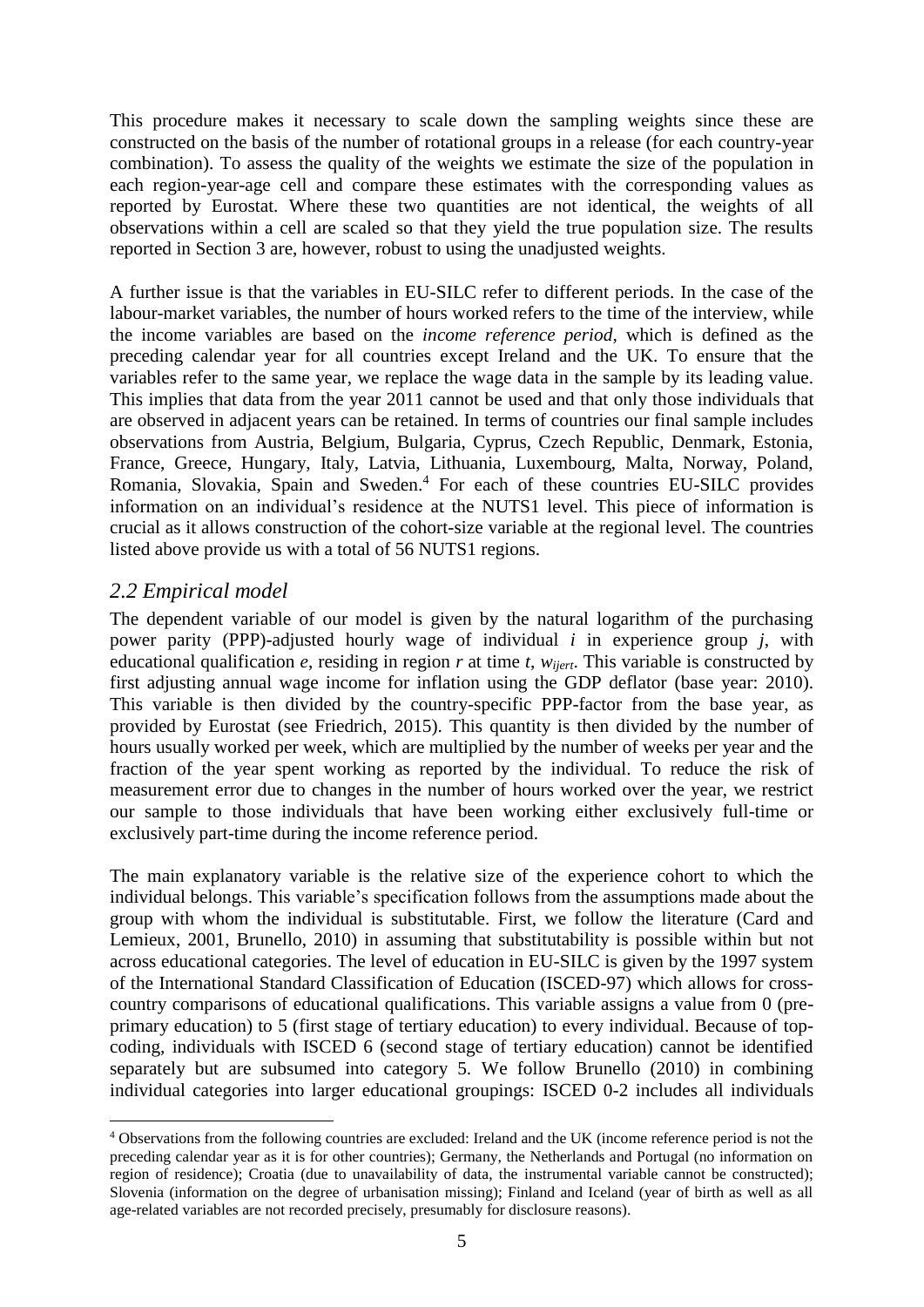with at most lower secondary education, ISCED 3-4 combines upper secondary and postsecondary non-tertiary education and ISCED 5 contains individuals with completed tertiary education.

Second, we assume that individuals compete for jobs within regions rather than countries. This approach is preferable for two reasons. First, it allows the use of inter-regional variation in cohort size to identify the former's effect on wages. More substantively, we argue that labour markets are more likely to exist at a sub-national level because of limitations to mobility or because information about job opportunities decreases with distance from an individual's place of residence. Ideally, we would base cohort size on spatial entities which are delineated in a way that the working population residing in such an area would be exclusively employed there and vice-versa. But while such functional units have been designed for individual countries (see Eckey *et al.*, 2006 for Germany), no comparable units have been defined for the European level. But the fact that functional labour markets tend to be found to be relatively small suggests that the use of NUTS1 regions as approximations of regional labour markets is preferable to the use of countries.

Finally, we choose to define cohort size in terms of labour market experience rather than age. Within an educational grouping, years of work experience provides a measure of the human capital that individuals have had a chance to accumulate on the job. The use of experience thus provides a better measure of substitutability in the labour market than age and also ties in with Welch's (1979) proposed career-phase model in which workers with different levels of experience differ in terms of the tasks they can perform, making them only imperfectly substitutable. However, results comparable to those presented in Section 3 are obtained when an age-specific cohort-size variable is used.<sup>5</sup>

If individuals are not at all substitutable across experience groups, the appropriate cohort-size variable would be defined simply as the ratio of individuals of experience *j* with education *e* in region *r* at time *t*, *Njert*, relative to the number of all individuals with education *e* in region *r* at time *t*, *Nert*. But since it is likely that individuals are substitutable if they have similar but not necessarily the same level of experience, we follow Wright (1991) and Brunello (2010) in calculating the numerator of the cohort-size variable as a weighted average of the number of individuals with up to two years more or two years less work experience<sup>6</sup>:

$$
CS_{jert} = \frac{(1/9)N_{j-2,ert} + (2/9)N_{j-1,ert} + (3/9)N_{jert} + (2/9)N_{j+1,ert} + (1/9)N_{j+2,ert}}{N_{ert}}
$$
\n[1]

Because official statistics regarding the size of education-experience groups at a regional level are not available, these quantities are estimated from the EU-SILC dataset using the adjusted sampling weights. For each of the three educational groups, the sample from which cohort size is calculated includes males and females who are either employed or unemployed. Given that our focus is on individuals in the early stages of their career, a large share of inactive individuals are in the process of acquiring education and including those observations would, for example, mean including all individuals enrolled in tertiary education in the construction of cohort size for ISCED grouping 3-4, which in turn would lead to an artificial jump in cohort size once these individuals had completed education and entered the ISCED 5 grouping. The inactive are therefore excluded from the construction of the cohort size

1

<sup>&</sup>lt;sup>5</sup> The results of this and all subsequently mentioned robustness checks are available upon request.

<sup>6</sup> Notice that the use of V-shaped weights implies that substitutability decreases with the difference in experience levels (see Wright, 1991 for a discussion). Comparable results to those presented in Section 3 are obtained when different specifications of the numerator are used.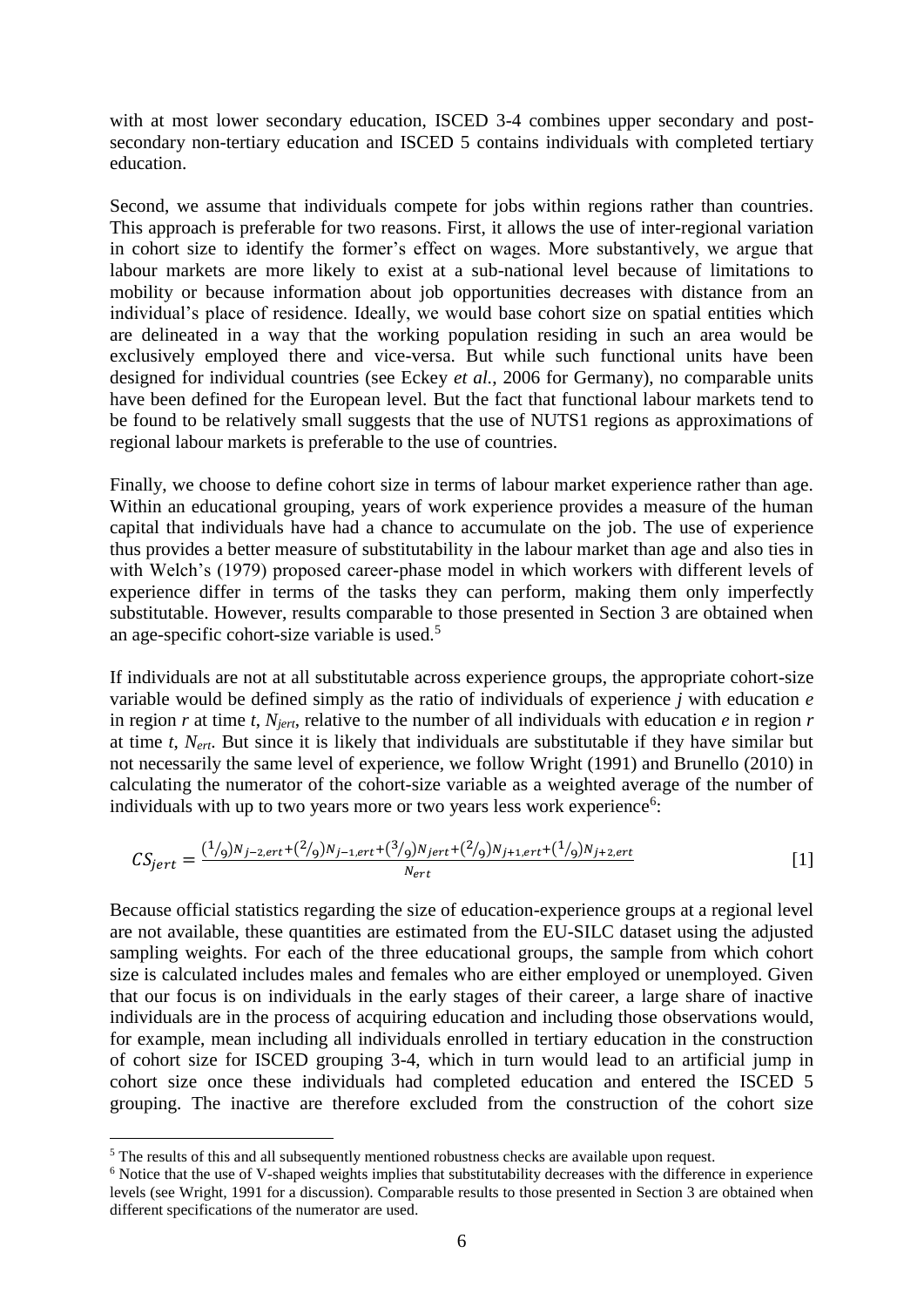variable. However, comparable results are obtained when cohort size is constructed from all individuals regardless of their economic status.

The sample from which the cohort-size variable is constructed is restricted to the working-age population (age groups 16-65) within each educational grouping. Cohort size is computed for up to 11, 9 and 4 years of experience for ISCED 0-2, ISCED 3-4 and ISCED 5, respectively. These upper limits are imposed for two reasons: first, our interest lies in individuals who are at an early stage of their career. Second and as discussed in Section 2.3, we want to ensure that the age groups which are used as instruments for the experience-based cohort-size variable do not contain individuals who are older than 15 in order to rule out issues of regional self-selection. Furthermore, the denominator includes individuals with up to 47, 45 and 41 years of experience in the case of ISCED 0-2, ISCED 3-4 and ISCED 5. These values are derived from assuming education-specific ages at entry into the labour market of 18, 20 and 24, respectively. In Section 2.3 we discuss how these assumptions fit the actual data from the regression sample.

Since there is an upper and a lower limit to experience, the construction of cohort size has to be adjusted at the corners of this range by reallocating the weights that would otherwise have been attached to the experience groups outside the specified range. At the lower limit, cohortsize for experience groups 0 and 1 are constructed as follows (with corresponding constructions at the education-specific upper limits):

$$
CS_{0,ert} = \frac{(6/9)N_{0,ert} + (2/9)N_{1,ert} + (1/9)N_{2,ert}}{N_{ert}}
$$
\n[1a]

$$
CS_{1,ert} = \frac{(\frac{3}{9})N_{0,ert} + (\frac{3}{9})N_{1,ert} + (\frac{2}{9})N_{2,ert} + (\frac{1}{9})N_{3,ert}}{N_{ert}}
$$
\n[1b]

In terms of control variables,  $x_{ijrt}$ , we include a constant, individual-level regressors (indicators for working part-time, being married, the degree of urbanisation of the place of residence, and occupational indicator variables), experience-related regressors (experience and squared experience), region-specific regressors (region dummies), time-specific regressors (year dummies) and region-by-time regressors (the regional unemployment rate). Further details on these variables as well as descriptive statistics are given in Tables A1 and A2 in the Appendix.

Our empirical model, which we estimate separately for each level of education (ISCED 0-2, ISCED 3-4, ISCED 5), is given by Equation 2 (throughout the remainder of the paper the *e* subscript is dropped):

$$
\ln[w_{ijrt}] = \alpha C S_{jrt} + \beta x_{ijrt} + u_{ijrt}
$$
 [2]

We exclude female observations from the estimation of Equation 2 to avoid the issue of selected labour market participation. To account for the sampling design weighted regressions are performed. Finally, as the main regressor in our model is defined at a higher level of aggregation than the dependent variable, standard errors are clustered at the level of the region-experience cell (see Moulton 1990).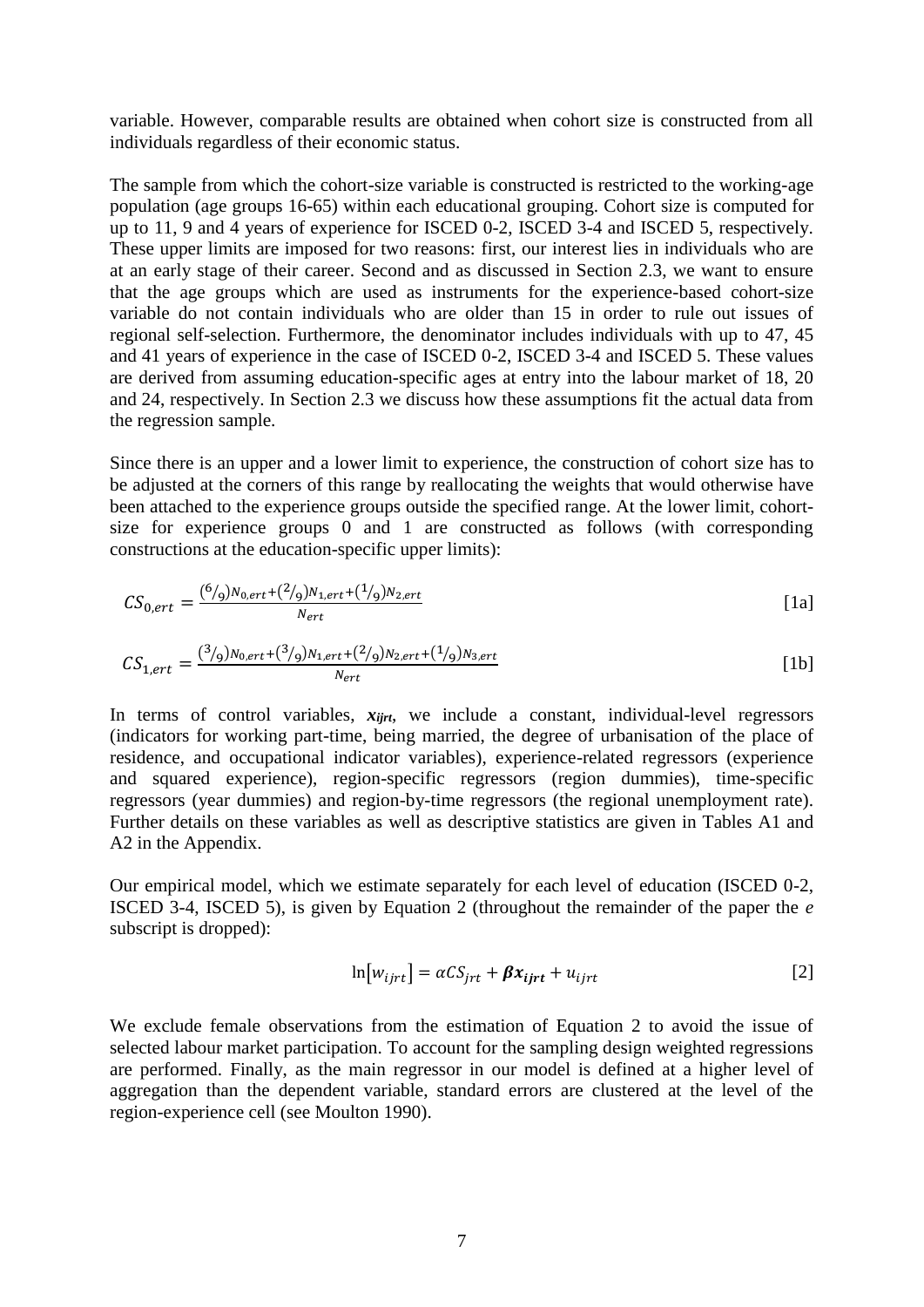### *2.3 Identification*

1

An obstacle to identifying the wage effect of cohort size using ordinary least squares (OLS) estimation is that individuals are not necessarily randomly allocated into cohorts. Rather membership of a specific cohort is potentially the result of individual self-selection into educational groups or regions. This would be the case if an individual's expectation about future wages affected the decision to acquire a specific level of education (thereby affecting education-specific cohort size) or if labour market prospects induced migration into a different region (thereby affecting region-specific cohort size). Due to the comparatively low costs of moving between regions (as opposed to countries) the second type of self-selection is of particular concern although freedom of movement of labour within the EU implies that migration between countries may also be significant. OLS is likely to underestimate the depressing effect of cohort size, if individuals select into educational groups or regions that are characterised by higher wages. To identify the effect of cohort size on wage consistently we therefore employ IV estimation.

Recent contributions to the literature on cohort-size effects on wages either do not address the issue of endogeneity (Mosca, 2009) or acknowledge self-selection into educational groups, while implicitly disregarding self-selection through migration (Sapozhnikov and Triest, 2007; Brunello,  $2010$ ).<sup>7</sup> The latter studies use contemporaneous age-specific cohort size as an instrument which is not differentiated by education. We argue that this approach suffers from the disadvantage of not addressing individual self-selection from migration. To assess this hypothesis we construct an instrumental variable (IV1) that corresponds to the one described above:

$$
IV1_{gkt} = \frac{(1/9)N_{(g-2)rt} + (2/9)N_{(g-1)rt} + (3/9)N_{grt} + (2/9)N_{(g+1)rt} + (1/9)N_{(g+2)rt}}{N_{rt}}
$$
\n
$$
\tag{3}
$$

Subscript *g* refers to age and the numerator is a weighted average of the number of individuals in a region that are two years younger, one year younger, the same age, one year older and two years older. Our preferred instrument (IV2) deals with both self-selection into educational groupings and self-selection into geographical areas. It is the relative size of the age group in the region that is fourteen years younger, fourteen years ago. Since the first year of sampling is the year 2004 and regional population data are available for most NUTS1 regions from the year 1990 onwards, fourteen years represents the longest feasible lag. Comparable instruments have been employed in the analysis of cohort-size and unemployment (Korenman and Neumark, 2000; Shimer, 2001; Garloff *et al.*, 2013; Moffat and Roth, 2014).

$$
IV2_{jrt} = \frac{(1/9)N_{g-2-14,rt-14} + (2/9)N_{g-1-14,rt-14} + (3/9)N_{g-14,rt-14} + (2/9)N_{g+1-14,rt-14} + (1/9)N_{g+2-14,rt-14}}{N_{rt-14}}
$$
 [4]

This variable is a natural predictor for our cohort-size variable as, in the absence of migration and natural changes in population, the individuals on which the instrument is based will be the same as those on which education-specific cohort-size is based, only that they are observed at different points in time. This association between the endogenous cohort-size variable and the instrument is supported by the first-stage test-statistics.

In addition to not varying across education, both of the above instruments are defined in terms of age rather than experience. This requires us to specify a link between an individual's age and years of experience. We do this with imputed age values which are defined as the sum of

 $<sup>7</sup>$  In contrast, Morin (2015) uses a natural experiment given by a reform to the educational system in a specific</sup> Canadian province to identify cohort-size effects.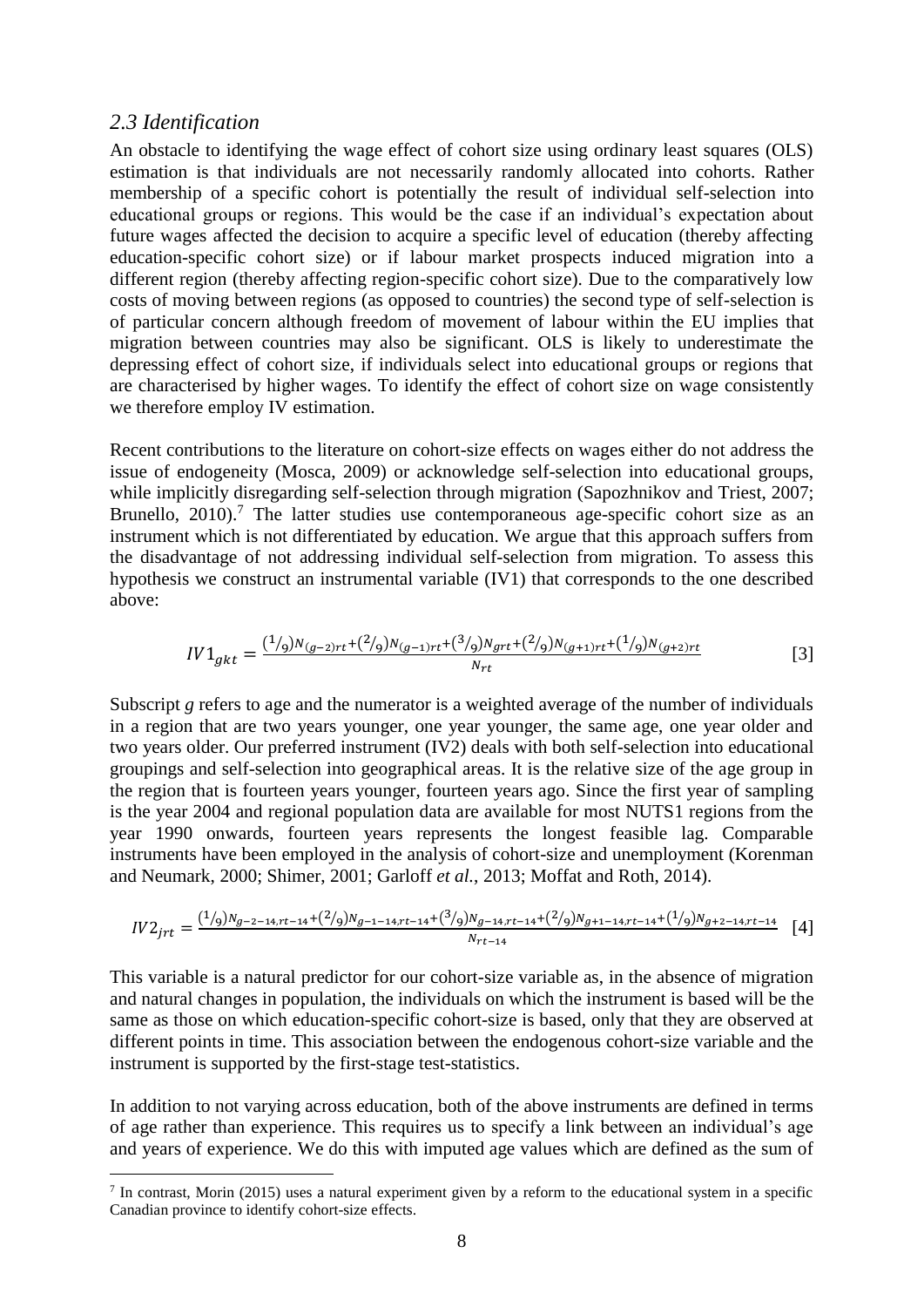assumed entry age (18, 20 and 24 for educational groupings ISCED 0-2, ISCED 3-4 and ISCED 5) and number of years of experience. We compare actual and imputed age and find that the distribution of true age is centred on the imputed age values in the majority of cases. We prefer matching cohort size and the instrument using an imputed age rather than actual age as this ensures that individuals in the same experience cohort are assigned the same value of the instrument, thereby avoiding identification of cohort-size effects from within-cohort variation in the instrument. To avoid the inclusion of an age group where individuals may make their own decisions about where to reside, the age groups in the instrument are restricted to be no older than 15. This implies an upper age limit of 29 for those in the sample and we therefore exclude observations from the regression who are older than 29 (though raising the limit to 32 does not affect the results).

### **3 Results**

Table 1 shows the coefficients of cohort size, experience and experience squared for each of the three education groups obtained by OLS, two-stage-least squares (2SLS) estimation using the instrument of Brunello (2010) and Wright (1991) – in the column headed IV1 – and 2SLS using an instrument based on lagged population sizes – in the column headed IV2. A full set of results can be found in Table A2 of the appendix.

|                | <b>ISCED 0-2</b>     |                      |                      |                      | <b>ISCED 3-4</b>     |                      | <b>ISCED 5</b>      |                    |                    |  |
|----------------|----------------------|----------------------|----------------------|----------------------|----------------------|----------------------|---------------------|--------------------|--------------------|--|
|                | <b>OLS</b>           | IV1                  | IV2                  | <b>OLS</b>           | <b>IV1</b>           | IV2                  | <b>OLS</b>          | IV1                | IV2                |  |
| Cohort<br>Size | $-1.42$<br>(1.11)    | $-0.95$<br>(3.22)    | $-2.54$<br>(2.67)    | $-0.21$<br>(0.94)    | $-3.91$<br>(3.50)    | $-12.02**$<br>(4.70) | $-1.87$<br>(1.56)   | $-3.65$<br>(7.44)  | $-1.94$<br>(7.66)  |  |
| Experience     | $0.08***$<br>(0.01)  | $0.08***$<br>(0.01)  | $0.08***$<br>(0.01)  | $0.05***$<br>(0.01)  | $0.06***$<br>(0.01)  | $0.07***$<br>(0.01)  | $0.10***$<br>(0.03) | $0.11**$<br>(0.05) | $0.10**$<br>(0.05) |  |
| Experience     | $-0.00***$<br>(0.00) | $-0.00***$<br>(0.00) | $-0.00***$<br>(0.00) | $-0.00***$<br>(0.00) | $-0.00***$<br>(0.00) | $-0.00***$<br>(0.00) | $-0.01*$<br>(0.00)  | $-0.01$<br>(0.01)  | $-0.01$<br>(0.01)  |  |
| N(inds)        | 7,364                | 7,364                | 7,364                | 19,785               | 19,785               | 19,785               | 4,973               | 4,973              | 4,973              |  |
| N(cells)       | 2,180                | 2,180                | 2,180                | 2,499                | 2,499                | 2,499                | 1,338               | 1,338              | 1,338              |  |
| N(clusters)    | 596                  | 596                  | 596                  | 553                  | 553                  | 553                  | 319                 | 319                | 319                |  |
| F-stat         |                      | 115.81***            | 124.82***            |                      | $53.24***$           | $44.63***$           |                     | $27.37***$         | $21.43***$         |  |
| $ME$ (std)     | $-1.71%$             | $-1.14%$             | $-3.05%$             | $-0.17%$             | $-3.28%$             | $-10.07\%$ **        | $-2.28%$            | $-4.46%$           | $-2.37%$           |  |

**Table 1.** Cohort size coefficients obtained from weighted regression (OLS and 2SLS)

\*\*\*/\*\*/\* indicate significance at the 1%/5%/10% level, respectively. Standard errors are clustered at the region-experience level. N(inds): number of individual observations. N(cells): number of region-experience-year cells. N(clusters): number of clusters. F-stat refers to the first-stage F-statistic on the significance of the instrument in the first-stage regression of the endogenous cohort-size variable. ME(std) shows the percentage change in the hourly wage for a change in cohort size by one standard deviation.

Each of the three specifications produces negative cohort-size coefficients for all ISCED groups and, with the exception of ISCED 5, the coefficients of model IV2 are more negative than those of either OLS or IV1. This finding is in line with the previous discussion that due to their inability to account for self-selection through migration into high-wage areas the identification strategies of the latter models will underestimate the negative wage effect of cohort size.

In the case of ISCED 0-2 we find that none of the cohort-size coefficients is statistically significant. From a theoretical perspective (see Card and Lemieux, 2001; Brunello, 2010), this finding is compatible with individuals with difference levels of experience in this educational category being easily substitutable for each other. Accordingly, the estimated effect of an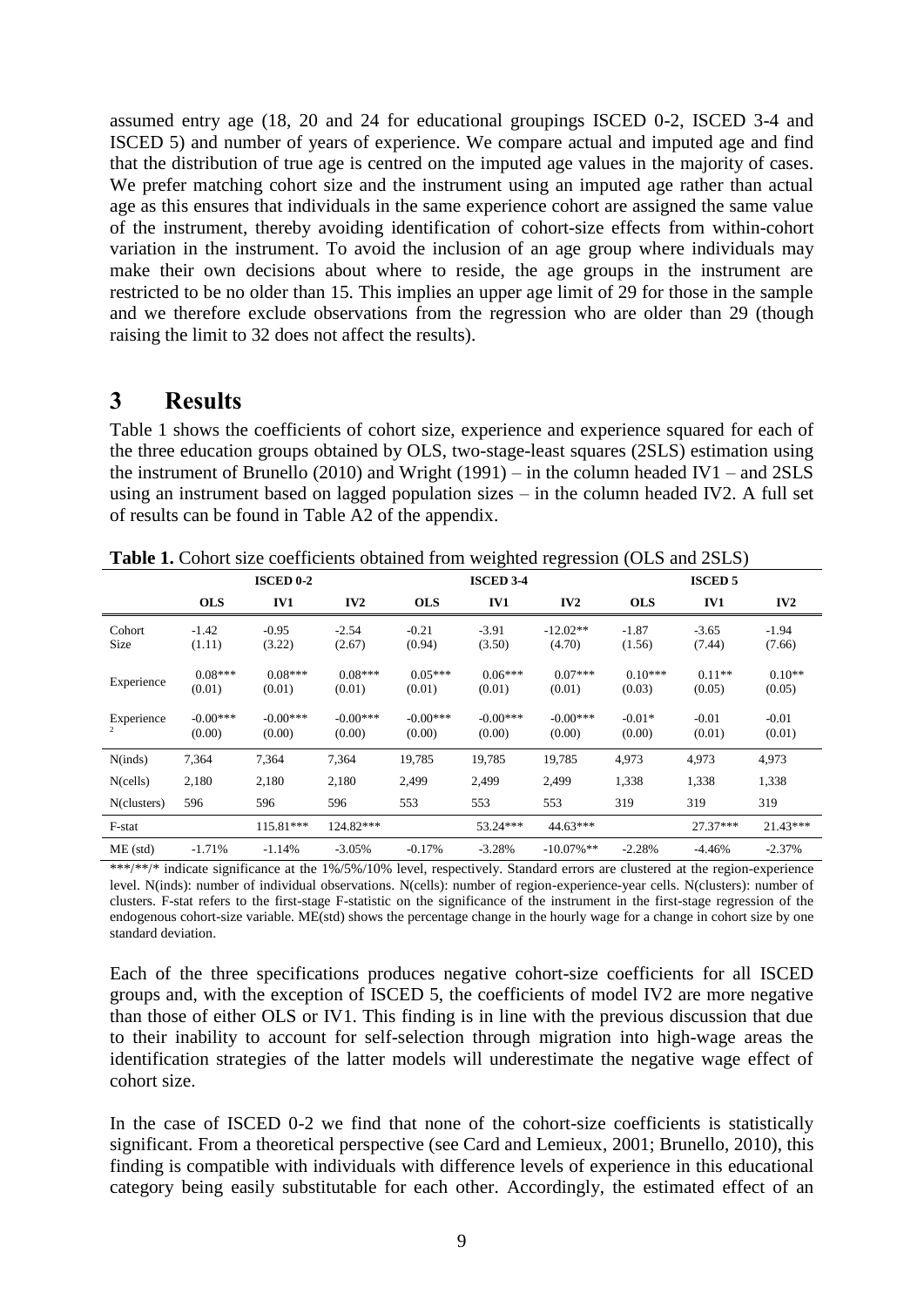increase in cohort-size of one standard deviation on an individual's wage is comparatively small at -3% for specification IV2. In contrast, we find that cohort size has a considerable and statistically significant effect on the wages of individuals with completed secondary and postsecondary, non-tertiary education (ISCED 3-4): based on specification IV2, an increase in cohort size of one standard deviation decreases the wages of individuals in the affected cohort by 10%, ceteris paribus. The fact that the estimated effect is larger for ISCED 3-4 than for ISCED 0-2 is in line with Stapleton and Young's (1988) diminishing substitutability hypothesis that differently aged/experienced workers are less easily substitutable at higher levels of education.

The results for ISCED 5 do not display a similar pattern: though all coefficients are negative, the point estimates of specification IV2 are smaller than the corresponding results for ISCED 3-4 as well as the coefficients from IV1 in the same educational group. Moreover, none of the coefficients on cohort size are statistically significant. The only other study of which we are aware which has found larger negative cohort size effects for those with secondary education than those with tertiary education is Dooley (1986) who obtained this result using Canadian data.

There are several potential reasons for this finding. From an empirical perspective, the comparatively small number of experience cells (5) reduces the variation from which the effect of cohort size can be identified (as evidenced by the number of region-year-experience or region-experience cells in the case of ISCED 5). The size of the standard errors in the IV estimations is also a consequence of the instrument's decrease in predictive power with respect to cohort size (as evidenced by the comparatively small values of the F-statistic). From an economic perspective, the smaller size of the coefficients may be explained by greater segmentation of the labour market at higher levels of education. In other words, individuals with higher levels of education operate in more heterogeneous labour markets and are therefore less substitutable with individuals with the same level of education, irrespective of their level of experience. An alternative explanation is that individuals, once they have attained tertiary education, are more affected by the mechanism discussed by Berger (1989) that leads individuals in larger cohorts to obtain less human capital and therefore relatively high wages when young. This would be the case if, as seems likely due to opportunities to pursue postgraduate education or receive advanced on-the-job training, individuals with ISCED 5 have more scope for differentiated levels of human capital than individuals with ISCED 0-2 or ISCED 3-4. If those with ISCED 5 in large cohorts choose not to take these opportunities, there then will be a weaker relationship between cohort size and wages within this group. Another possibility is that the effect of cohort size occurs more through unemployment than wages for individuals with tertiary education. However, it is unclear why the wages of those with tertiary education would be more rigid or more influenced by unions so we regard the previous explanations for our inability to find significant and negative effects for this group as more credible.

The first-stage F-statistics are above the rule-of-thumb value of 10 for each educational group, suggesting that there is no problem of weak instruments. The size of the test statistics decreases with the level of education which implies that lagged age-structures are a better predictor for education-specific cohort size of the less educated. A possible reason is that geographic mobility increases with the level of education. The experience variables show the standard positive but diminishing effect of experience on wages. If experience dummies are used, this pattern is also found and the estimated effects of cohort size are very similar to those reported above. The coefficients of the other control variables (reported in Table A3) are also in line with expectations. Specifically, higher regional unemployment is associated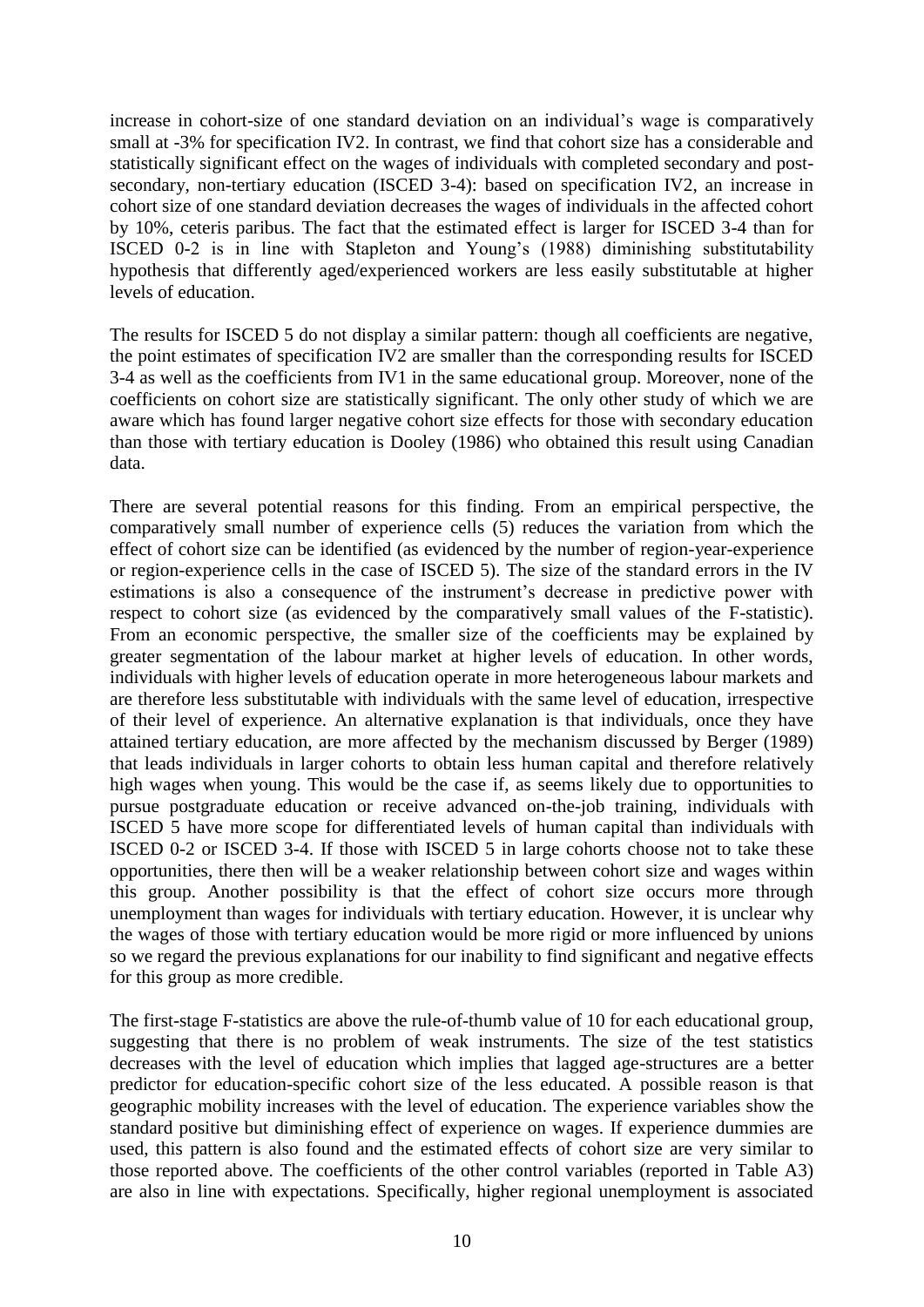with lower wages while being married and living in a more urbanised environment have a positive effect on wages. The coefficients on the occupational dummies are also statistically significant and of the expected pattern.

To put our results for ISCED 3-4 into perspective, we compare them with those of Brunello (2010), who uses a dataset and empirical model that is comparable to the one used in this paper. One difference between the two analyses is that his data is aggregated at the level of the country-year-age cell, while this analysis is based on individual-level variables. However, estimating Equation 2 after averaging all variables over the observations within a region-yearexperience cell and weighting the regression by the number of observations per cell (adjusted for the sampling weights, see Angrist and Pischke, 2009), we obtain results that are very similar to those shown in Table 1. Another difference is Brunello's (2010) use of a log-log specification. When we adopt this approach, we find that an increase in cohort size by 1% is predicted to decrease the mean wage of individuals in that cohort by 0.098% (IV1). This result is comparable to the predicted change of -0.069%, as estimated by Brunello (2010) for those aged below 35 in educational group ISCED 3-4. However, employing our preferred instrument (IV2) yields a predicted decrease of -0.288%, four times the size of the effect found by Brunello (2010). Notwithstanding the possibility that the difference is due to differences in the sampling period and range of countries included in the analysis, this supports our contention that, as discussed previously, the contemporaneous age-cohort size is unable to deal with self-selection through migration and use of this instrument leads to an underestimation of the true cohort-size effect.

## **4 Conclusion**

The aim of this paper has been the identification of the causal effect of cohort size on the wages of young men at the start of their career in Europe. Ex ante, the direction of this effect is unclear. If labour markets are perfectly competitive and differently aged workers are only imperfectly substitutable within each educational group, members of larger cohorts can be expected to receive lower wages as a result of their lower marginal productivity. However, in an environment of imperfect competition, increases in cohort size may have no or only a limited effect on wages if these are sufficiently rigid (in which case (un-)employment rates would be expected to change) or even a positive effect if larger cohorts are able to exert larger bargaining power. Identification of this effect is complicated by the fact that an individual's cohort is likely to be the result of self-selection into educational groups and self-selection into geographic areas. Unlike earlier papers that have looked at this question using cross-country European data, our approach addresses both types of self-selection by using the size of the population 14 years younger, 14 years ago as an instrument for cohort size. We also use regions rather than countries as the spatial unit since this provides greater variation in the cohort size variable and are also likely to provide a better approximation of actual labour markets than countries.

Our results show that cohort size represents a significant and negative determinant of wages for young males with secondary but not for those with less than secondary or tertiary education. This suggests that the projected fall in the share of young people in the labour force will increase the wages of those with secondary education – the largest group in the labour force. The finding that those with lower levels of education do not experience a negative effect is consistent with the 'diminishing substitutability hypothesis'. We suggest that the failure to find a significant effect for those with tertiary education may be due to greater market segmentation among the more highly educated or greater scope for obtaining different levels of human capital after the completion of formal education. The effect of cohort size is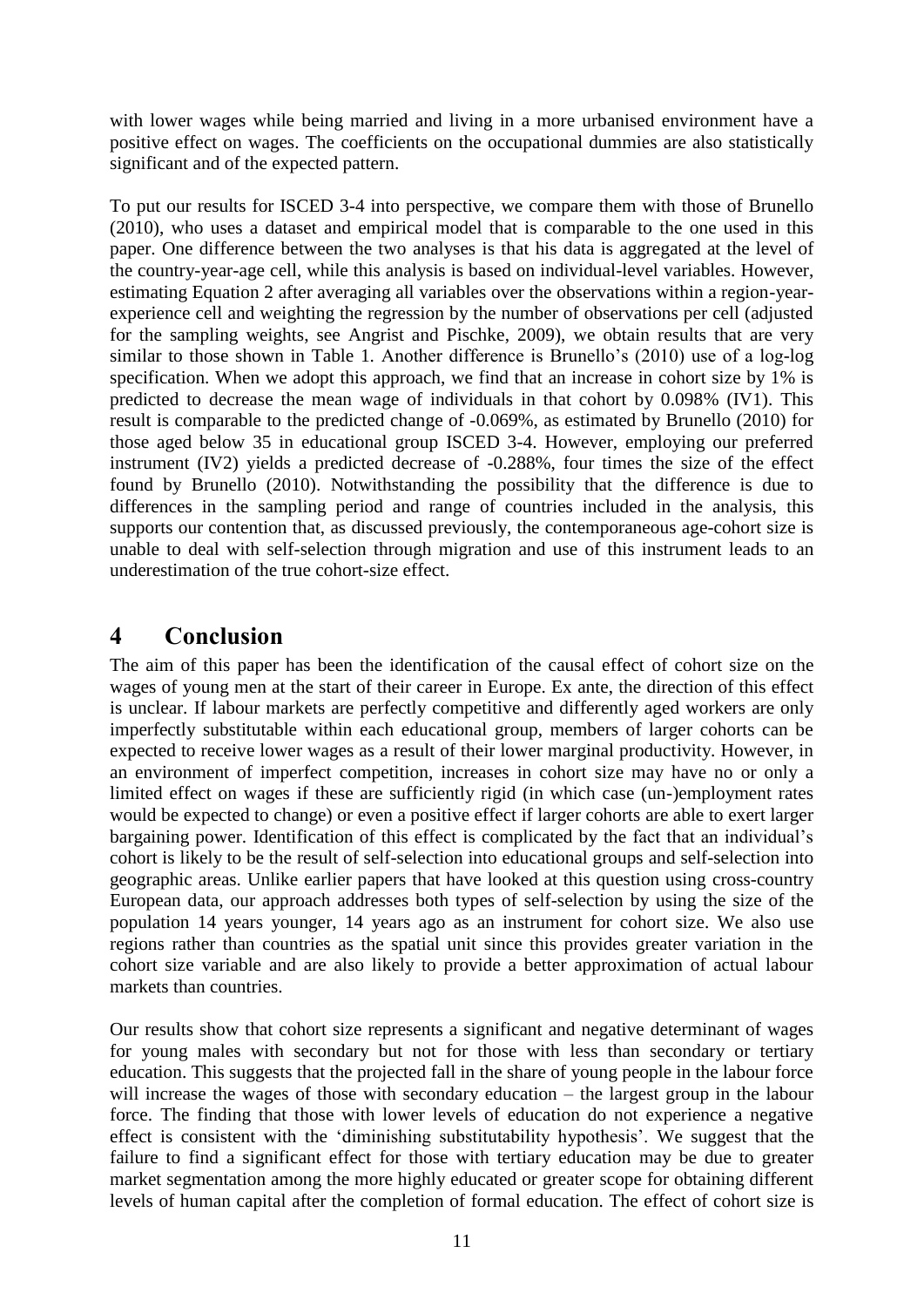not found to be statistically significant for any of the educational groupings if the IV strategy does not address the potential for self-selection through migration. This implies that the earlier work on the cohort size-wage relationship which did not address this source of endogeneity may have underestimated the true effect.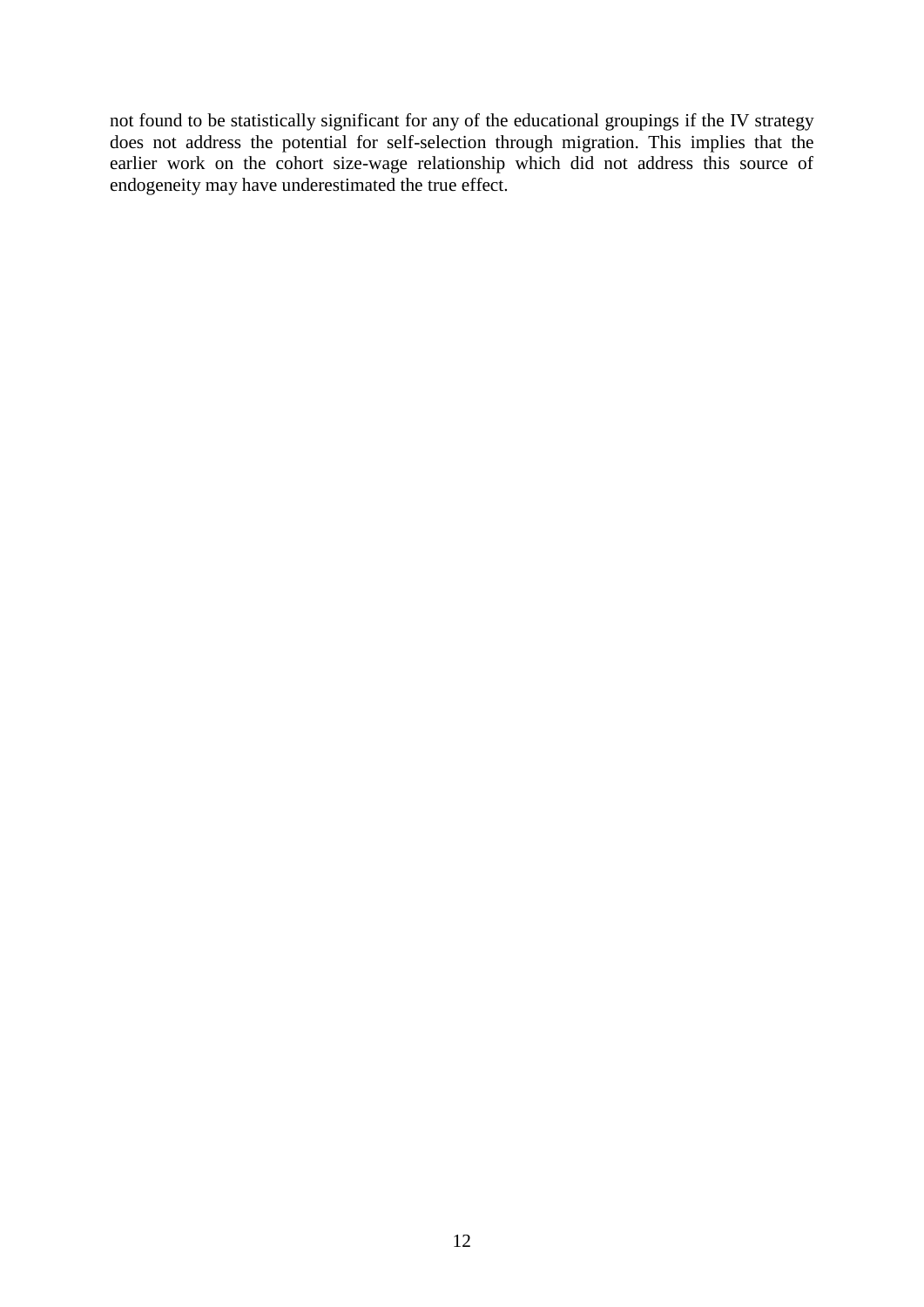## **5 References**

- Alsalam, N. (1985) 'The Effect of Cohort Size on Earnings: an Examination of Substitution Relationships', *Working Paper 21,* University of Rochester Center for Economic Research Rochester.
- Angrist, J. and Pischke, J. (2009) *Mostly harmless econometrics: an empiricist's companian,*  Princeton, New Jersey: Princeton University Press.
- Berger, M. (1983) 'Changes in Labor Force Composition and Male Earnings: A Production Approach', *Journal of Human Resources,* 18: 177-196.
- Berger, M. (1985) 'The Effect of Cohort Size on Earnings Growth: A Reexamination of the Evidence', *Journal of Political Economy,* 93: 561-573.
- Berger, M. (1989) 'Demographic Cycles, Cohort Size, and Earnings', *Demography,* 26: 311- 321.
- Berger, M. and Schaffner, S. (2015) 'A Note on How to Realize the Full Potential of the EU-SILC Data', *ZEW Discussion Paper 15-005,* Centre for European Economic Research: Mannheim.
- Brunello, G. (2010) 'The effects of cohort size on European earnings', *Journal of Population Economics,* 23: 273-290.
- Card, D. and Lemieux, T. (2001) 'Can Falling Supply Explain the Rising Return to College for Younger Men? A Cohort-Based Analysis', *Quarterly Journal of Economics,* 116: 705-746.
- Connelly, R. (1986) 'A Framework for Analyzing the Impact of Cohort Size on Education and Labor Earning', *Journal of Human Resources,* 21: 543-562.
- Dahlberg, S. and Nahum, R. (2003) 'Cohort Effects on Earnings Profiles: Evidence from Sweden', *Working Paper Series 2003: 11,* Uppsala University, Department of Economics: Uppsala.
- Dooley, M. (1986) 'The Overeducated Canadian? Changes in the Relationship among Earnings, Education, and Age for Canadian Men: 1971-81', *The Canadian Journal of Economics / Revue canadienne d'Economique,* 19: 142-159.
- Eckey, H., Kosfeld, R. and Türck, M. (2006) 'Abgrenzung deutscher Arbeitsmarktregionen', *Raumforschung und Raumordnung,* 64: 299-309.
- European Commission (2014) 'The 2015 Ageing Report'. Brussels: European Commission.
- Eurostat (2015) 'Education and Training', 2015: Available at <http://ec.europa.eu/eurostat/web/education-and-training/data/database> (Accessed: 16/07/2015).
- Fertig, M. and Schmidt, C. (2004) Gerontocracy in Motion: European Cross-Country Evidence on the Labor Market Consequences of Population Ageing. *In:* Wright, R. (ed.) *Scotland's Demographic Challenge.* Stirling; Glasgow: Scottish Economic Policy Network.
- Freeman, R. (1979) 'The Effect of Demographic Factors on Age-Earnings Profiles', *Journal of Human Resources,* 14: 289-318.
- Friedrich, C. (2015) 'Does Financial Integration Increase Welfare? Evidence from International Household-Level Data', *Bank of Canada Working Paper 4,* Bank of Canada: Ottawa.
- Garloff, A., Pohl, C. and Schanne, N. (2013) 'Do small labor market entry cohorts reduce unemployment?', *Demographic Research,* 29: 379-406.
- Iacovou, M., Kaminska, O. and Levy, H. (2012) 'Using EU-SILC data for cross-national analysis: strengths, problems and recommendations', *ISER Working Paper Series 3,* Institute for Social and Economic Research: Colchester.
- Klevmarken, N. (1993) On ageing and earnings. *In:* Johnson, P. & Zimmerman, K. (eds.) *Labour markets in an ageing Europe.* Cambridge: Cambridge University Press.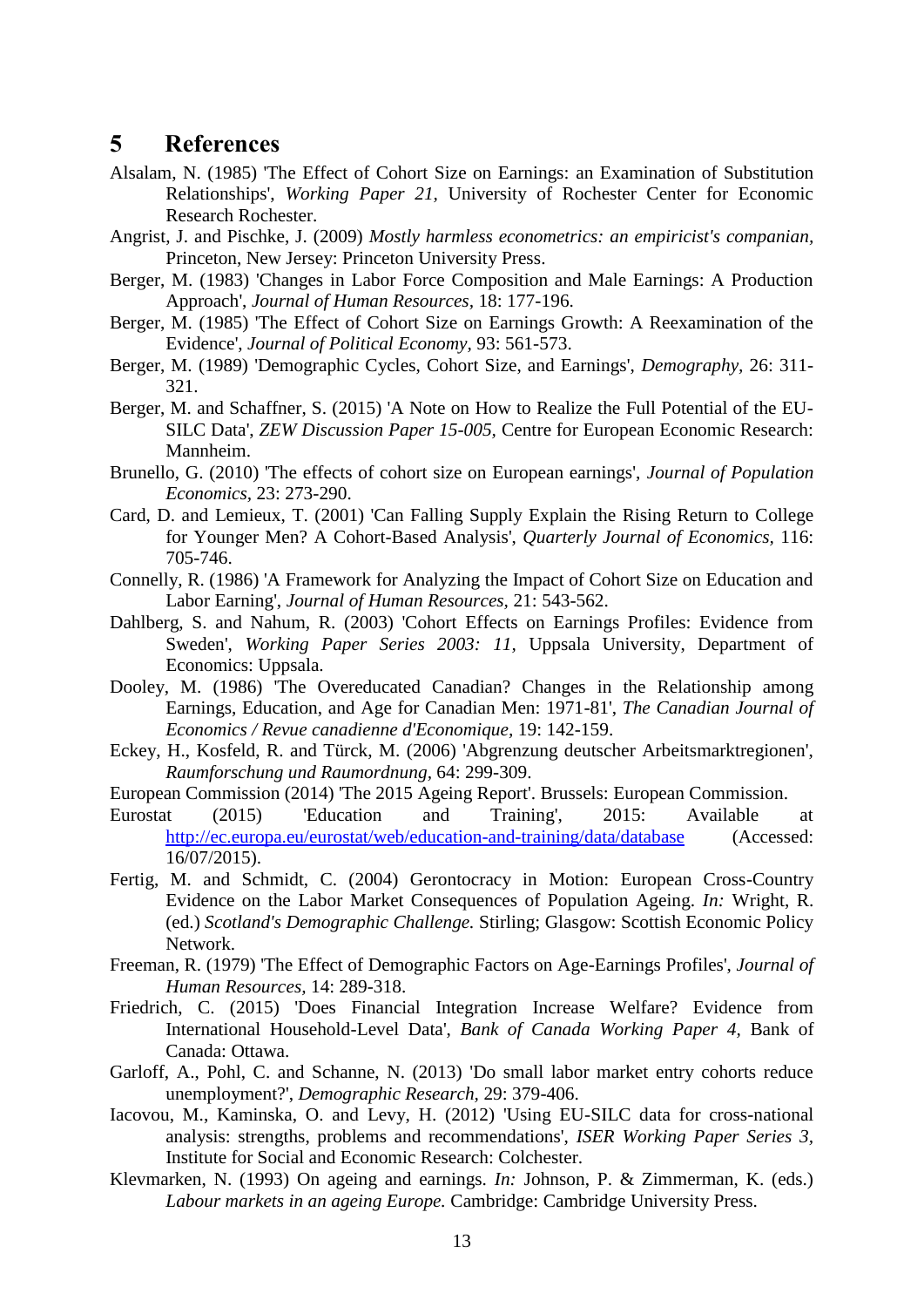- Korenman, S. and Neumark, D. (2000) Cohort crowding and youth labor markets: a crossnational analysis. *In:* Blanchflower, D. G. & Freeman, R. B. (eds.) *Youth employment and joblessness in advanced countries.* Chicago: University of Chicago Press.
- Leveson, I., Newitt, J., United States Dept. Health Education and Welfare and Hudson Institute (1980) *Generational Crowding: Economic, Social and Demographic Effects of Changes in Relative Cohort Size,* Washington D.C.: Hudson Institute.
- Michaelis, J. and Debus, M. (2011) 'Wage and (un-)employment effects of an ageing workforce', *Journal of Population Economics,* 24: 1493-1511.
- Moffat, J. and Roth, D. (2014) 'Cohort size and youth unemployment in Europe: a regional analysis', *MAGKS Papers on Economics 40-2014*.
- Morin, L. (2015) 'Cohort size and youth earnings: Evidence from a quasi-experiment', *Labour Economics,* 32: 99-111.
- Mosca, I. (2009) 'Population Ageing and the Labour Market: Evidence from Italy', *Labour,* 23: 371-395.
- Moulton, B. (1990) 'An Illustration of a Pitfall in Estimating the Effects of Aggregate Variables on Micro Units', *The Review of Economics and Statistics,* 72: 334-338.
- Nickell, S. (1993) 'Cohort Size Effects on the Wages of Young Men in Britain, 1961-1989', *British Journal of Industrial Relations,* 31: 459-469.
- Sapozhnikov, M. and Triest, R. (2007) 'Population Aging, Labor Demand, and the Structure of Wages', *Working Paper 07-8,* Federal Reserve Bank of Boston: Boston.
- Shimer, R. (2001) 'The Impact of Young Workers on the Aggregate Labor Market', *The Quarterly Journal of Economics,* 116: 969-1007.
- Stapleton, D. and Young, D. (1988) 'Educational Attainment and Cohort Size', *Journal of Labor Economics,* 6: 330-361.
- Welch, F. (1979) 'Effects of Cohort Size on Earnings: The Baby Boom Babies' Financial Bust', *Journal of Political Economy,* 87: S65-S97.
- Wright, R. (1991) 'Cohort size and earnings in Great Britain', *Journal of Population Economics,* 4: 295-305.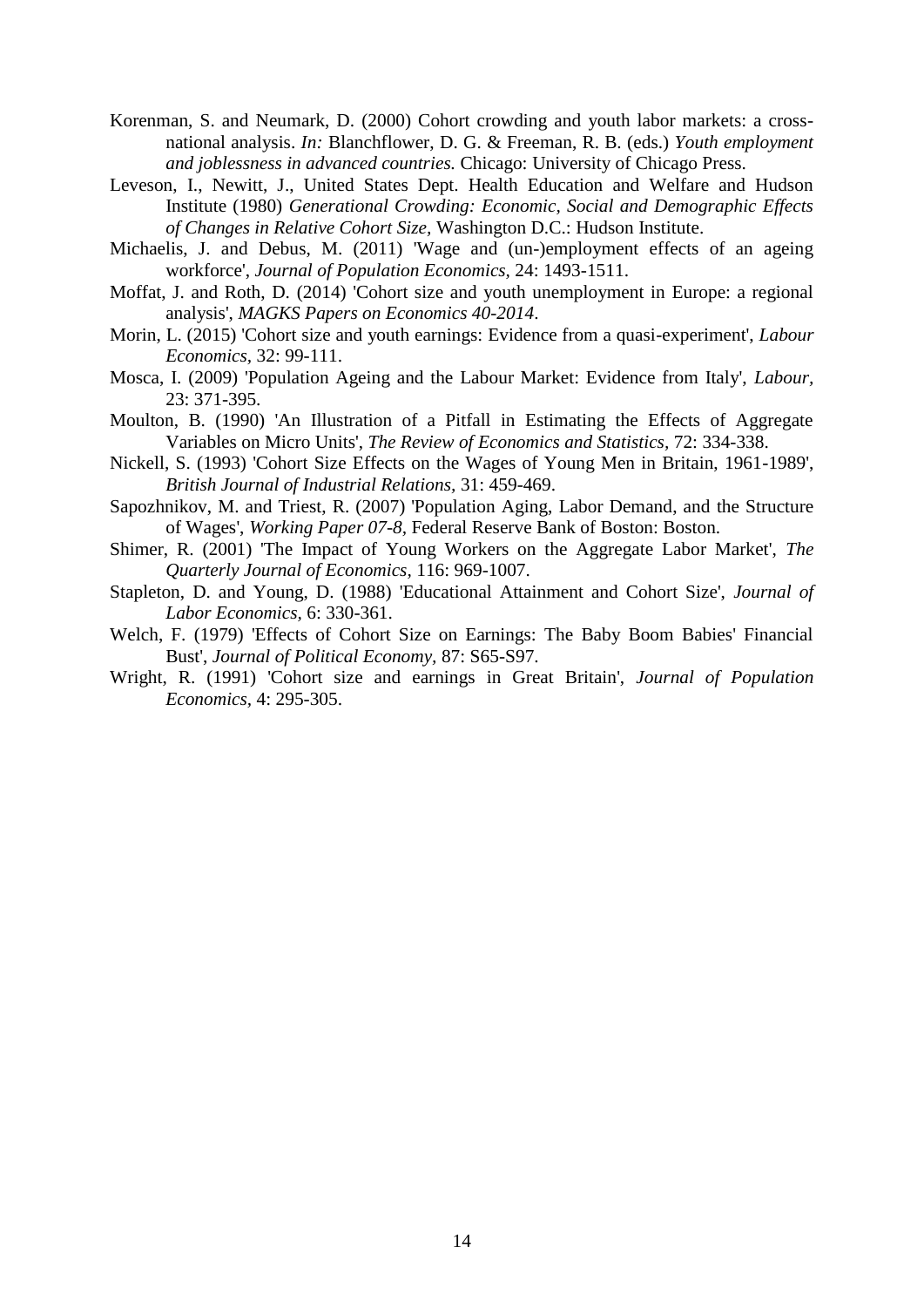# **6 Appendix**

| <b>Variable</b>       | <b>Definition</b>                                                                                                                                                                                                                                                                                                                                                                                                                                                                                                                                                                                                                                                                                  | <b>Source</b>  |
|-----------------------|----------------------------------------------------------------------------------------------------------------------------------------------------------------------------------------------------------------------------------------------------------------------------------------------------------------------------------------------------------------------------------------------------------------------------------------------------------------------------------------------------------------------------------------------------------------------------------------------------------------------------------------------------------------------------------------------------|----------------|
| Wage                  | Hourly wage in Euros, adjusted by a purchasing power parity factor (see the<br>appendix of Friedrich, 2015 for details)                                                                                                                                                                                                                                                                                                                                                                                                                                                                                                                                                                            | <b>EU-SILC</b> |
| Cohort size           | See Eq. 1 and related discussion                                                                                                                                                                                                                                                                                                                                                                                                                                                                                                                                                                                                                                                                   | <b>EU-SILC</b> |
| Married               | Dummy variable coded one if the individual is married                                                                                                                                                                                                                                                                                                                                                                                                                                                                                                                                                                                                                                              | <b>EU-SILC</b> |
| Part-time             | Dummy variable coded one if the individual defines himself as part-time                                                                                                                                                                                                                                                                                                                                                                                                                                                                                                                                                                                                                            | <b>EU-SILC</b> |
| Self-employed         | Dummy variable coded one if the individual defines himself as self-<br>employed                                                                                                                                                                                                                                                                                                                                                                                                                                                                                                                                                                                                                    | <b>EU-SILC</b> |
| Occupation            | Dummy variables for each of the following occupational groupings defined<br>according to the International Standard Classification of Occupations,<br>$(ISCO) - 88$ :<br>1. Legislators<br>2. Senior officials and managers<br>3. Professionals<br>4. Technicians and associate professionals<br>5. Clerks, Service workers and shop and market sales workers<br>6. Skilled agricultural and fishery workers<br>7. Craft and related trades workers<br>8. Plant and machine operators and assemblers<br>9. Elementary occupations<br>The omitted category is those in the armed forces                                                                                                             | EU-SILC        |
| Urbanisation          | Dummy variables for residence in the following:<br>1. An 'intermediate' area - an area with a population density of more than<br>100 inhabitants per square kilometre (km) and either a population of at least<br>50,000 inhabitants or adjacent to a 'densely populated' area of at least 500<br>inhabitants per square km and a population of least 50,000 inhabitants<br>2. A 'thinly populated' area - an area with fewer than 100 inhabitants per<br>square km and a population of less than 50,000 inhabitants<br>The omitted category is densely populated $-$ an area with a population<br>density of more than 500 inhabitants per km and a population of at least<br>50,000 inhabitants. | EU-SILC        |
| Experience            | Years of experience                                                                                                                                                                                                                                                                                                                                                                                                                                                                                                                                                                                                                                                                                | <b>EU-SILC</b> |
| Unemployment          | National unemployment rate of people aged over 25                                                                                                                                                                                                                                                                                                                                                                                                                                                                                                                                                                                                                                                  | Eurostat       |
| <b>Region Dummies</b> | Dummy variables for residence in particular region (see footnote 6 for a list<br>of countries included in the analysis)                                                                                                                                                                                                                                                                                                                                                                                                                                                                                                                                                                            | <b>EU-SILC</b> |
| <b>Year Dummies</b>   | Dummy variables for 2005, 2006, 2007, 2008, 2009 or 2010                                                                                                                                                                                                                                                                                                                                                                                                                                                                                                                                                                                                                                           | <b>EC-SILC</b> |

## **Table A1.** Variable Definitions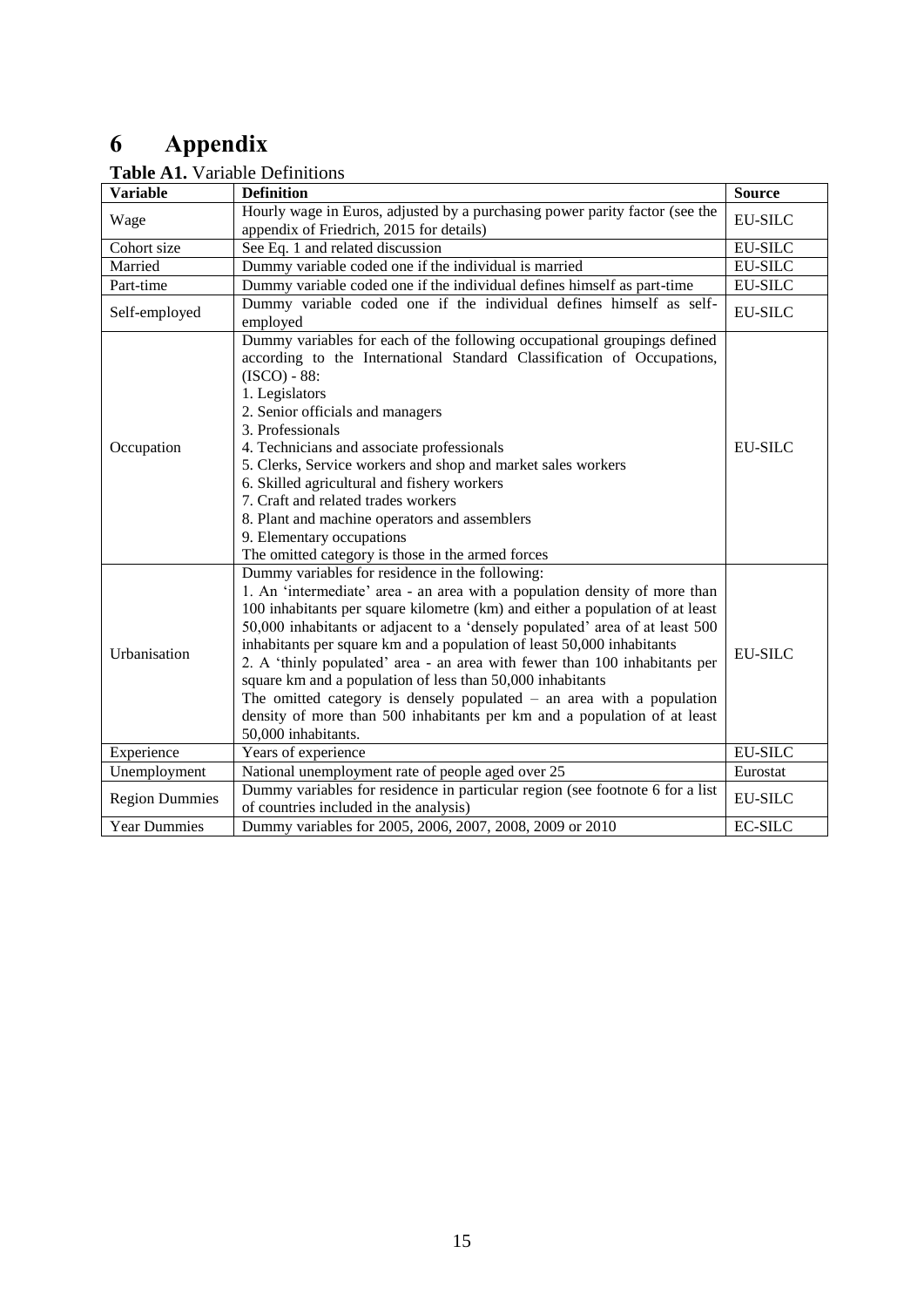## **Table A2.** Descriptive statistics

|                            |                                                              | <b>ISCED 0-2</b> |                       | <b>ISCED 3-4</b> |                       | <b>ISCED 5</b> |                       |
|----------------------------|--------------------------------------------------------------|------------------|-----------------------|------------------|-----------------------|----------------|-----------------------|
|                            |                                                              | Mean             | Standard<br>deviation | Mean             | Standard<br>deviation | Mean           | Standard<br>deviation |
| Wage                       |                                                              | 7.31             | 3.89                  | 7.11             | 4.54                  | 10.01          | 6.20                  |
| Cohort size                |                                                              | 0.03             | 0.01                  | 0.03             | 0.01                  | 0.04           | 0.01                  |
| Cohort size (instrument 1) |                                                              | 0.02             | 0.00                  | 0.02             | 0.00                  | 0.02           | 0.00                  |
| Cohort size (instrument 2) |                                                              | 0.02             | 0.00                  | 0.02             | 0.00                  | 0.02           | 0.00                  |
| Experience                 |                                                              | 5.10             | 3.16                  | 4.41             | 2.58                  | 2.70           | 1.52                  |
| Unemployment               |                                                              | 8.44             | 4.31                  | 7.49             | 3.40                  | 7.89           | 3.58                  |
| Married                    |                                                              | 0.14             | 0.34                  | 0.16             | 0.37                  | 0.13           | 0.33                  |
| Part-time                  |                                                              | 0.08             | 0.27                  | 0.05             | 0.21                  | 0.07           | 0.25                  |
|                            | Occupation dummies                                           |                  |                       |                  |                       |                |                       |
| 1.                         | Armed forces                                                 | 0.01             | 0.11                  | 0.03             | 0.16                  | 0.01           | 0.07                  |
| 2.                         | Legislators                                                  | 0.00             | 0.06                  | 0.01             | 0.10                  | 0.05           | 0.21                  |
| 3.                         | Senior officials and managers                                | 0.01             | 0.09                  | 0.02             | 0.13                  | 0.40           | 0.49                  |
| 4.                         | Professionals                                                | 0.03             | 0.18                  | 0.13             | 0.33                  | 0.23           | 0.42                  |
| 5.                         | Technicians and associate professionals                      | 0.03             | 0.17                  | 0.07             | 0.25                  | 0.10           | 0.30                  |
| 6.                         | Clerks, service workers and shop and market sales<br>workers | 0.10             | 0.30                  | 0.14             | 0.35                  | 0.06           | 0.25                  |
| 7.                         | Skilled agricultural and fishery workers                     | 0.03             | 0.16                  | 0.02             | 0.14                  | 0.01           | 0.09                  |
| 8.                         | Craft and related trade workers                              | 0.40             | 0.49                  | 0.32             | 0.47                  | 0.07           | 0.25                  |
| 9.                         | Plant and machine operators and assemblers                   | 0.17             | 0.37                  | 0.17             | 0.38                  | 0.04           | 0.21                  |
| 10.                        | Elementary occupations                                       | 0.22             | 0.42                  | 0.10             | 0.29                  | 0.03           | 0.17                  |
| Urbanisation dummies       |                                                              |                  |                       |                  |                       |                |                       |
| 1.                         | Densely populated                                            | 0.37             | 0.48                  | 0.41             | 0.49                  | 0.60           | 0.49                  |
| 2.                         | Intermediately populated                                     | 0.27             | 0.44                  | 0.22             | 0.42                  | 0.18           | 0.38                  |
| 3.                         | Thinly populated                                             | 0.37             | 0.48                  | 0.37             | 0.48                  | 0.22           | 0.41                  |
| <b>Observations</b>        |                                                              | 7,364            |                       | 19,785           |                       | 4,973          |                       |